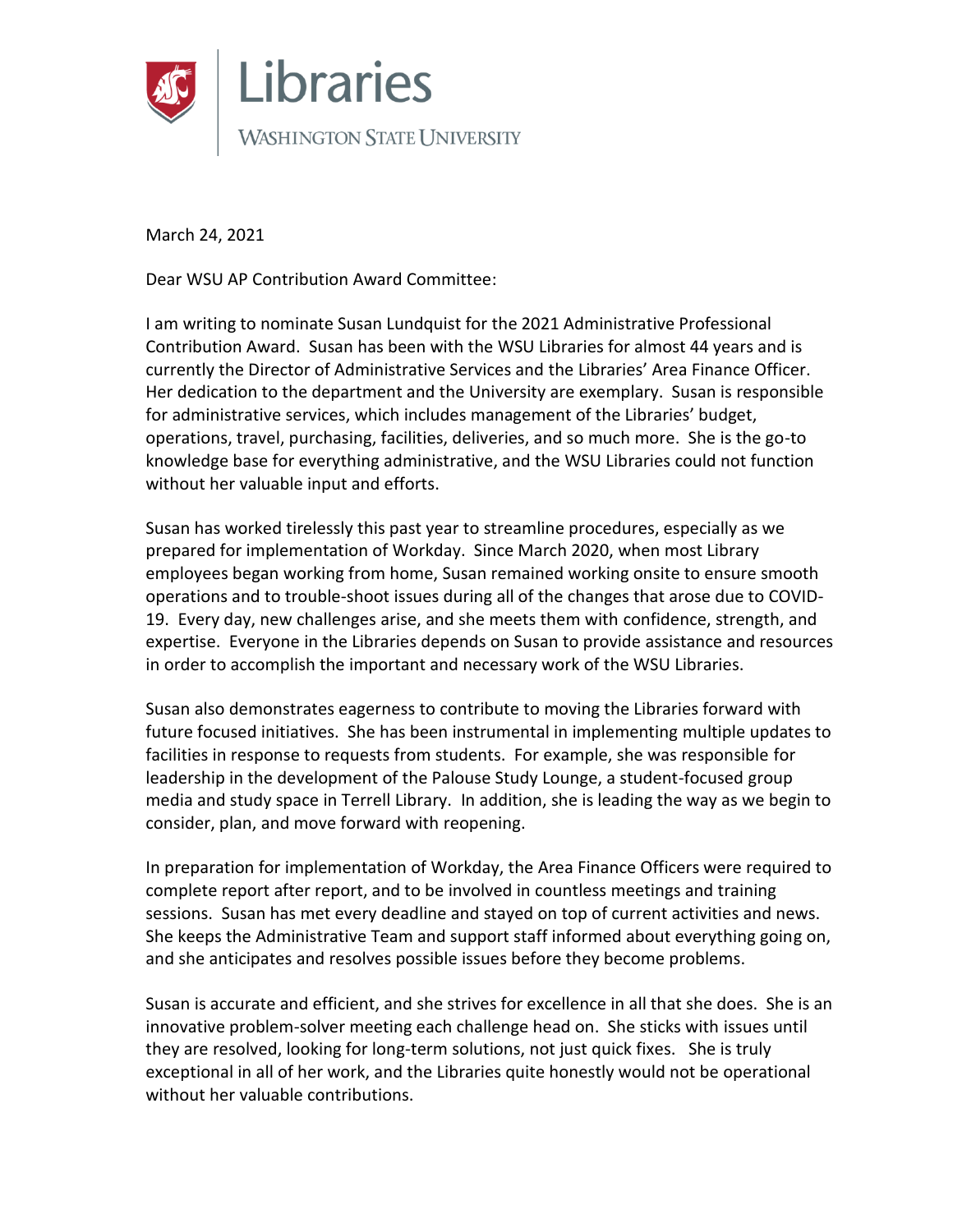As a colleague, Susan is friendly and supportive and cares deeply for others. She understands the importance of communicating and takes the necessary steps to keep staff and colleagues informed about important issues and their impact.

There is no other employee in the entire WSU community more deserving of this honor. Please consider Susan Lundquist for the 2021 Administrative Professional Contribution Award.

Sincerely,

*Bonny L. Boyan* Human Resource Coordinator WSU Libraries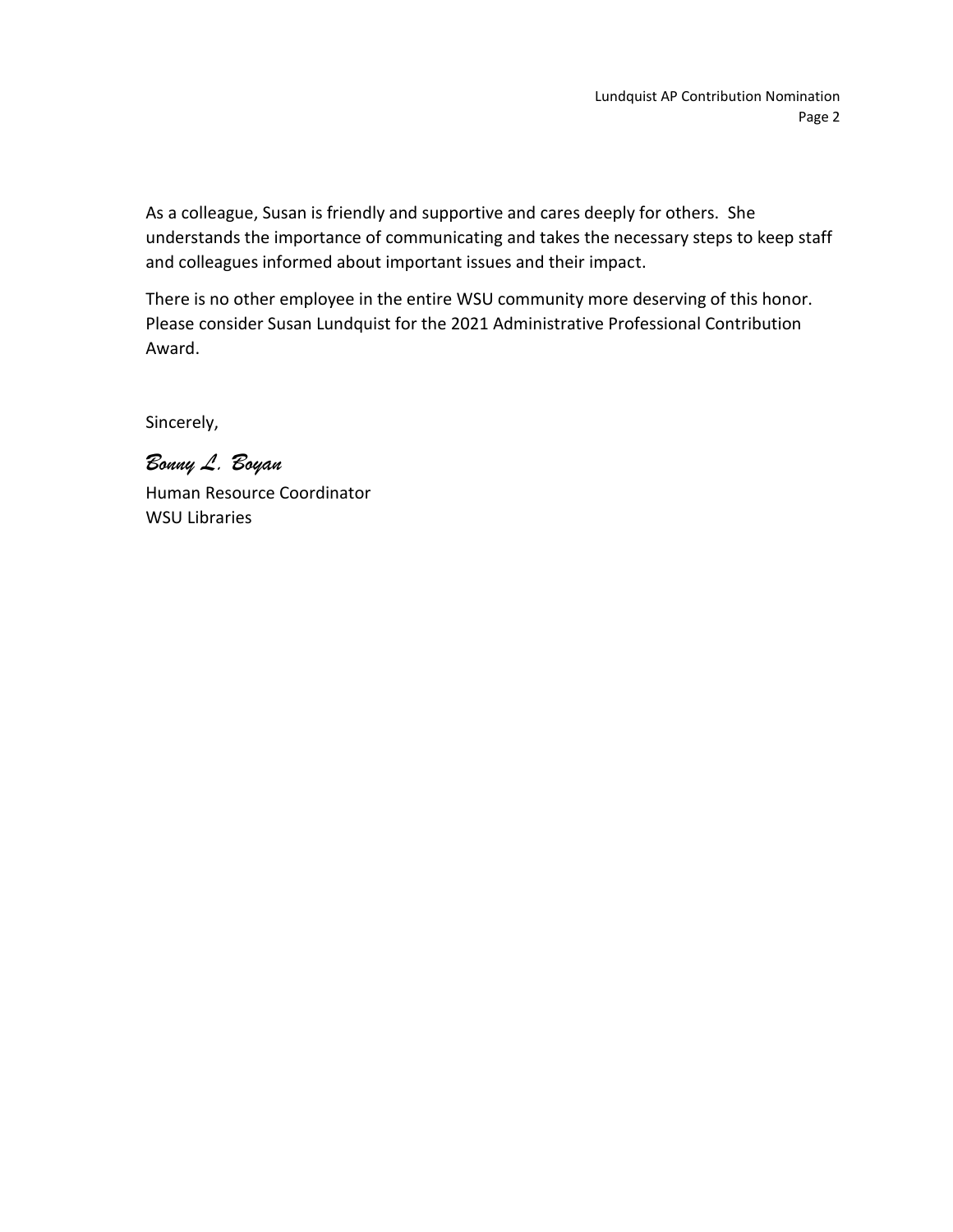

March 25, 2021

Administrative Professional Contribution Award Committee Washington State University Pullman, WA 99164

Dear Committee,

I am writing in full support of the nomination of Susan Lundquist for the 2021 Administrative Professional Contribution Award. Susan is the backbone of the WSU Libraries operation. She wears so many hats she must need a storage unit to house them. She is the first line of inquiry for almost any difficult question the library staff have about the operations of the library administrative support.

My job as Dean is made so much easier knowing that Susan is there to keep things on track. She never brings a problem forward without a proposed solution in mind. During the pandemic she has been the omnipresent authority in the building. She has helped to keep our services running smoothly in this difficult time. She has done all this while simultaneously preparing us for the Workday implementation.

Before Susan took this job, many in the library were reluctant to bother the Library Administrative Office. She has totally changed the customer unfriendly impressions that many had about the office. People are happy to ask questions and seek help now. It has been a dramatic shift. The other people in the office have flourished under her professional and approachable manner.

You will find no other WSU employee more deserving of this award than Susan Lundquist. Thank you for your consideration.

Sincerely,

**Jay Starratt** Dean of Libraries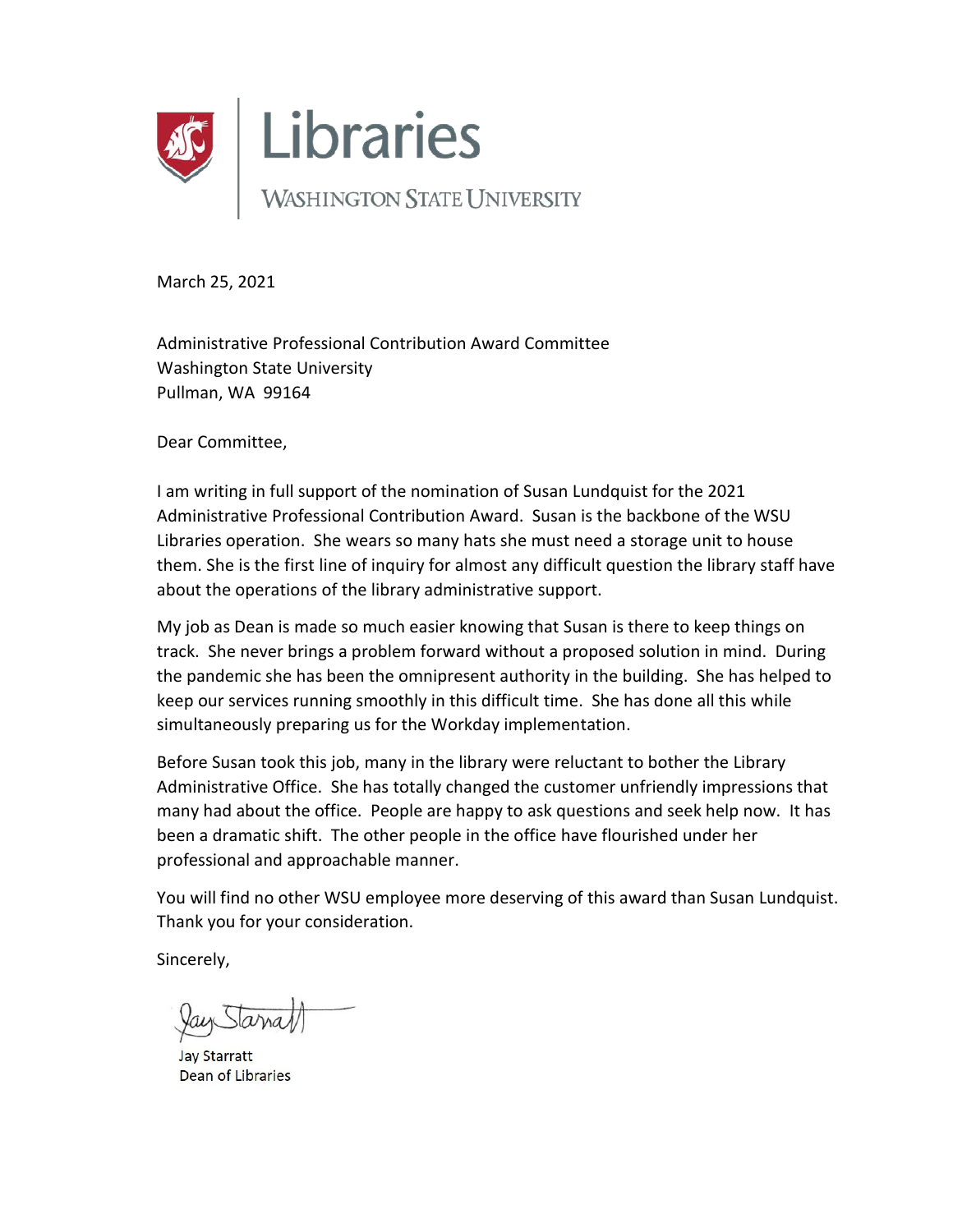The Libraries

## **WASHINGTON STATE NIVERSITY**

TO: 2021 AP Contribution Award Committee

FROM: Beth Blakesley, Associate Dean of Libraries

RE: Nomination for Susan Lundquist

DATE: March 24, 2021

Elizabeth Blakesby

I am very pleased to write in support of nominating Susan Lundquist for this award. Susan has been an integral part of the Libraries for many years, and in the past few years has been absolutely instrumental as our Director of Administrative Services.

Susan brings integrity, knowledge and a commitment to service to all of her work. The unusual challenges that COVID brought have made Susan even more crucial to our operations. She has worked tirelessly to maintain our limited operations in the Libraries, working with library staff and with leaders across campus to follow the ever-changing landscape of developments and issues raised during the pandemic. In addition, Susan was a key contributor to the process of testing and implementing Workday, while keeping all other operations running smoothly.

In terms of her dedication, spirit, expertise and results, I can think of no one more deserving for this award than Susan Lundquist. Thank you for your consideration.

Holland and Terrell Libraries, PO Box 645610, Pullman, WA 99164-5610 • 509-335-9671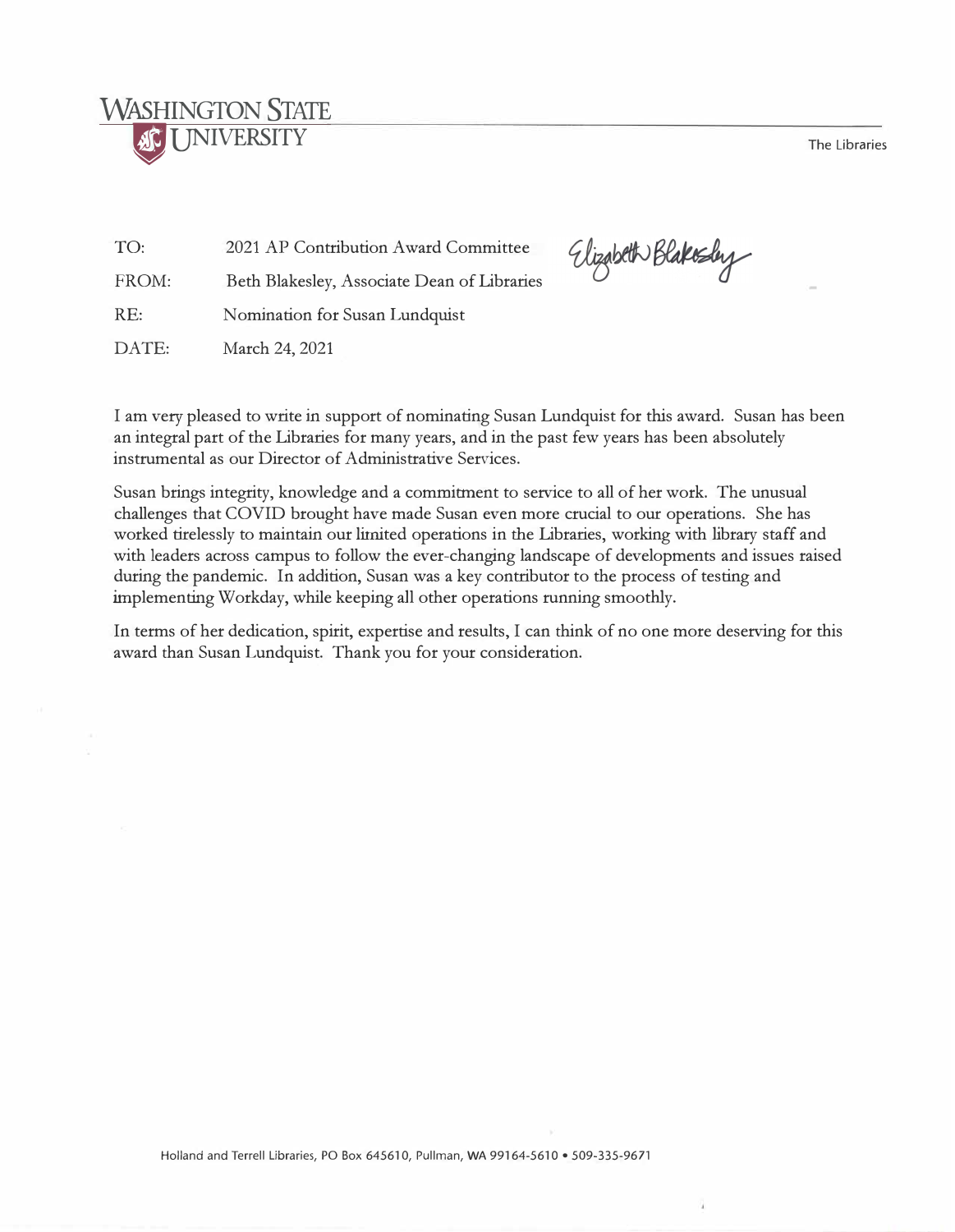

Center for Digital Scholarship and Curation

March 25, 2021

Dear colleagues,

I write to indicate my unequivocal support for Susan Lindquist to be awarded the 2021 Administrative Professional Contribution award. I have had the good fortune to work with Susan for more than 20 years in the Libraries. We interact daily, sometimes multiple times a day. With Susan, I know that I will always receive an honest, careful answer to any question or assistance with any project or task. She is incredibly reliably and prompt in her replies. She rarely, if ever, misses a day at work and starts at 8 am sharp and answers her phone until 5 pm. She is efficient with her time and carefully documents all of her work. If we ever need to verify if an ordered has been paid for, Susan will instantly locate the receipt (the same is true too of conference registrations).

Susan brings to her work and established network of good, trusting relationships across campus. She has excellent working relationships with administrative professionals and staff across the University. She knows the exact person to get help making keys, or fixing a door, or redesigning a space, or reviewing a contract, or arranging a delivery. Susan seems to know everyone and everyone that I've seen enjoys working with her.

Susan is one of the most positive people at WSU. She gives smiles freely. Her office area is always graced with seasonal decorations and she keeps a cup or bowl filled candy, a balm that is appreciated by her colleagues after a long meetings in the Library administrative office. She enjoys human interaction and will often pick up the phone or, in the days before covid, take care of small matters in-person rather than sending an email. She more than anyone else keeps in touch with everyone who retires from WSU. And when a former library colleague passes away, Susan notifies us gently of the news and has a sympathy card at the ready.

In addition to her service and dedication to the WSU Libraries, Susan is actively involved in helping the Moscow Fire Department and the Moscow Public Library. Every year she organizes the Moscow Public Library's used book sale, an event that is critical for providing support to the public library as well as providing inexpensive books to eager readers on the Palouse. In summary, Susan Lundquist is a most deserving receipt of the spirit of this award. She gives her all to WSU, plus a bit extra.

 $\sim$ drewn James Bond

Dr. Trevor James Bond Associate Dean for Digital Initiatives and Special Collections Washington State University Libraries tjbond@wsu.edu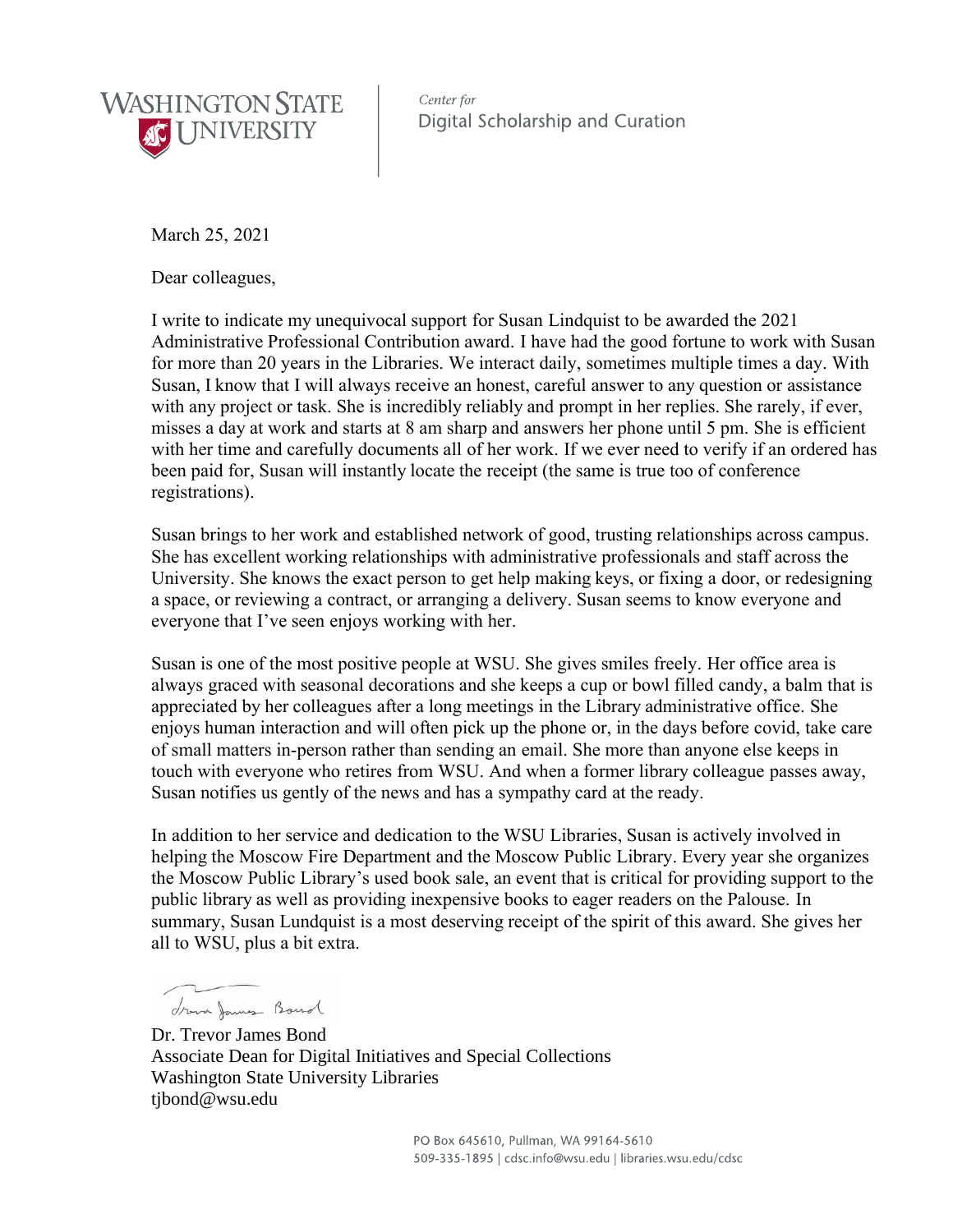

March 24, 2021

Administrative Professional Contribution Award Committee Washington State University Pullman, WA 99164-5610

Dear Award Committee,

I am writing this letter in support of the nomination of Susan Lundquist to be recognized as a part of the Administrative Professional Contribution Award Program. I have known and worked with Susan for close to fifteen years while she has been working in the Libraries Administrative Office in different capacities. In my mind, Susan is a candidate for this award every year but, this year she is especially worthy of recognition.

Every year that I have had the pleasure of working with Susan on unit and area budgets, facilities planning and management and grants reporting and compliance she has shown almost incalculable amounts of dedication and creativity as well as a never ending reserve of energy to get to the root of a problem swiftly and solve it. Susan has a large and varied work portfolio as the Libraries' Area Finance Officer, Facilities Coordinator and primary Grants Administrator. In addition to these responsibilities, which have all been made more difficult due to the COVID-19 pandemic, Susan has also been one of the main contributors to the Libraries preparation efforts for transitioning to Workday. At one point this past September Susan even covered some receiving and delivering responsibilities as there was a short-term absence in her department.

I hope my comments and insights on behalf of Susan Lundquist help to ease your deliberation and select Susan as one of this year's recipients.

Warm regards,

Alex Merrill Director of Technology, Center for Digital Scholarship and Curation Head of Library Systems and Technical Operations Washington State University Libraries -- Pullman 509.335.5426 | alex.merrill@wsu.edu